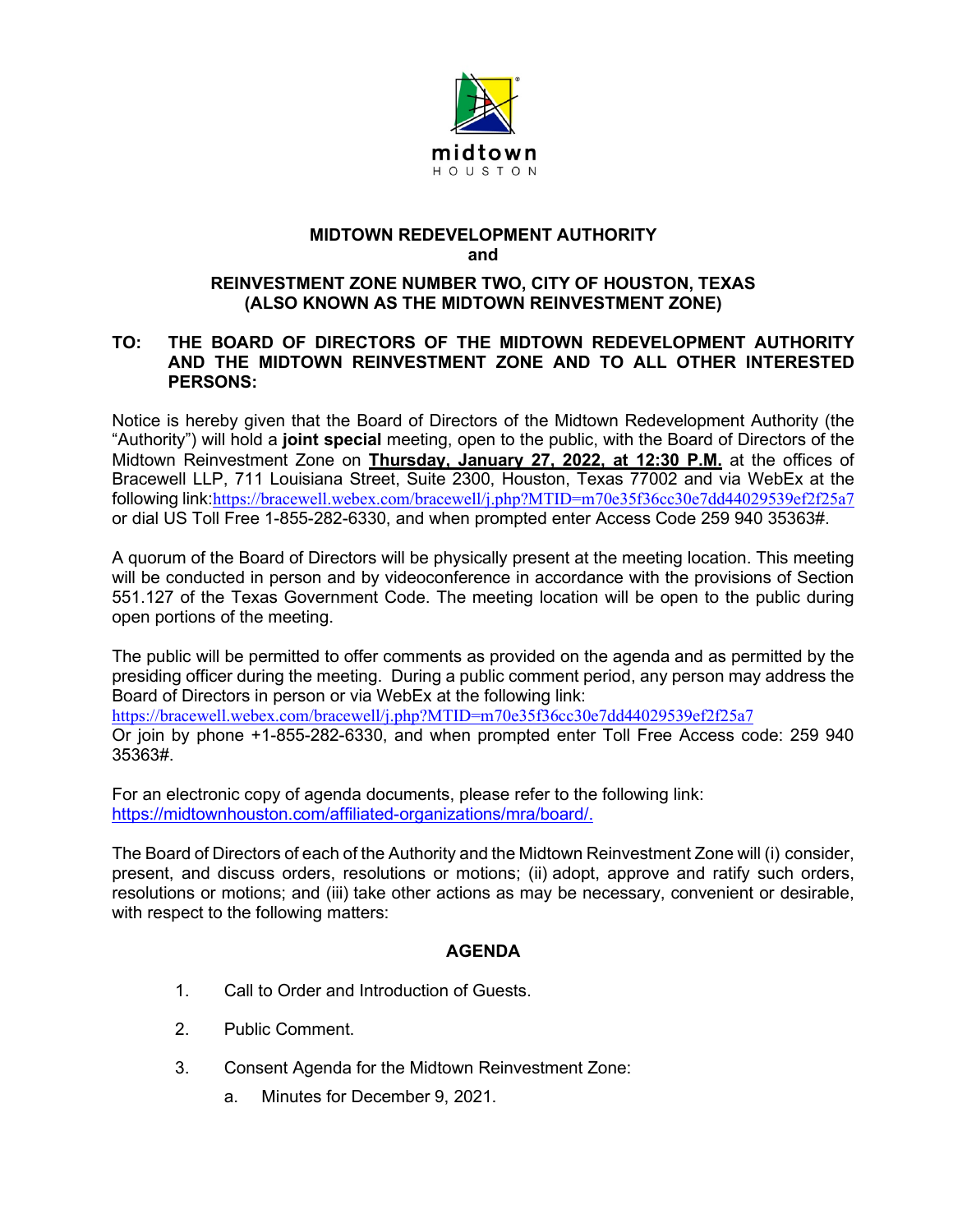- 4. Consent Agenda for the Authority:
	- a. Minutes for December 9, 2021;
	- b. Monthly financial reports for November 30, and December 31 2021;
	- c. Invoices from Trustee and Operating Accounts for December 31, 2021
- 5. Midtown Affordable Housing Program:
	- a. Affordable Housing Operations Campus;
		- i. Change Orders;
	- b. Resolution authorizing Development and Purchase Agreement with CR Design Build LLC for development of single-family affordable housing;
	- c. Resolution authorizing Development and Purchase Agreement with Henby Realty Group LLC for development of single-family affordable housing;
	- d. Resolution authorizing Development and Purchase Agreement with Lin Development Group, LLC for development of single-family affordable housing;
	- e. Resolution authorizing Option Agreement with Mayberry Homes, Inc. to provide site control for development of single-family affordable housing;
	- f. Resolution authorizing Option Agreement with Cole Klein Builders, LLC to provide site control for development of single-family affordable housing;
	- g. Resolution authorizing Option Agreement with Citizen Transit LLC dba Daggett Jones Development to provide site control for development of single-family affordable housing;
	- h. Resolution authorizing Option Agreement with Agape Homes CDC to provide site control for development of single-family affordable housing;
	- g. Affordable Housing Development Update.
- 6. Midtown Capital Improvements Program:
	- a. Capital Improvements Plan Survey Lionheart Places
	- b. Parks and Greenspace Walter P Moore / Design Workshop i. Baldwin Park
	- c. Caroline Street Reconstruction ESPA Corp/KCI
		- i. Change Orders
	- d. Interlocal Agreement with City of Houston to include additional Midtown improvements on City's 72-inch waterline project along Crawford Street (WBS No. S-000900-0131-4)
		- i. Change Orders
	- e. Interlocal Agreement with City of Houston to include additional Midtown improvements on City's 72-inch waterline project along Tuam, Fannin, and Holman Street (WBS No. S-000900-0134-3)
	- f. Alabama Street Reconstruction The Goodman Corporation
		- i. Grant Funding Commitment Letter
- 7. With respect to the foregoing agenda items, the Authority may conduct an executive session with regard to the following, as appropriate and necessary:
	- a. Consultation with attorney (Section 551.071, Texas Government Code);
	- b. The purchase, exchange, lease or value of real property (Section 551.072, Texas Government Code);
	- c. Personnel matters (Section 551.074, Texas Government Code);
	- d. Security personnel or devices (Section 551.076, Texas Government Code); and
	- e. Economic development negotiations (Sections 551.087, Texas Government Code).